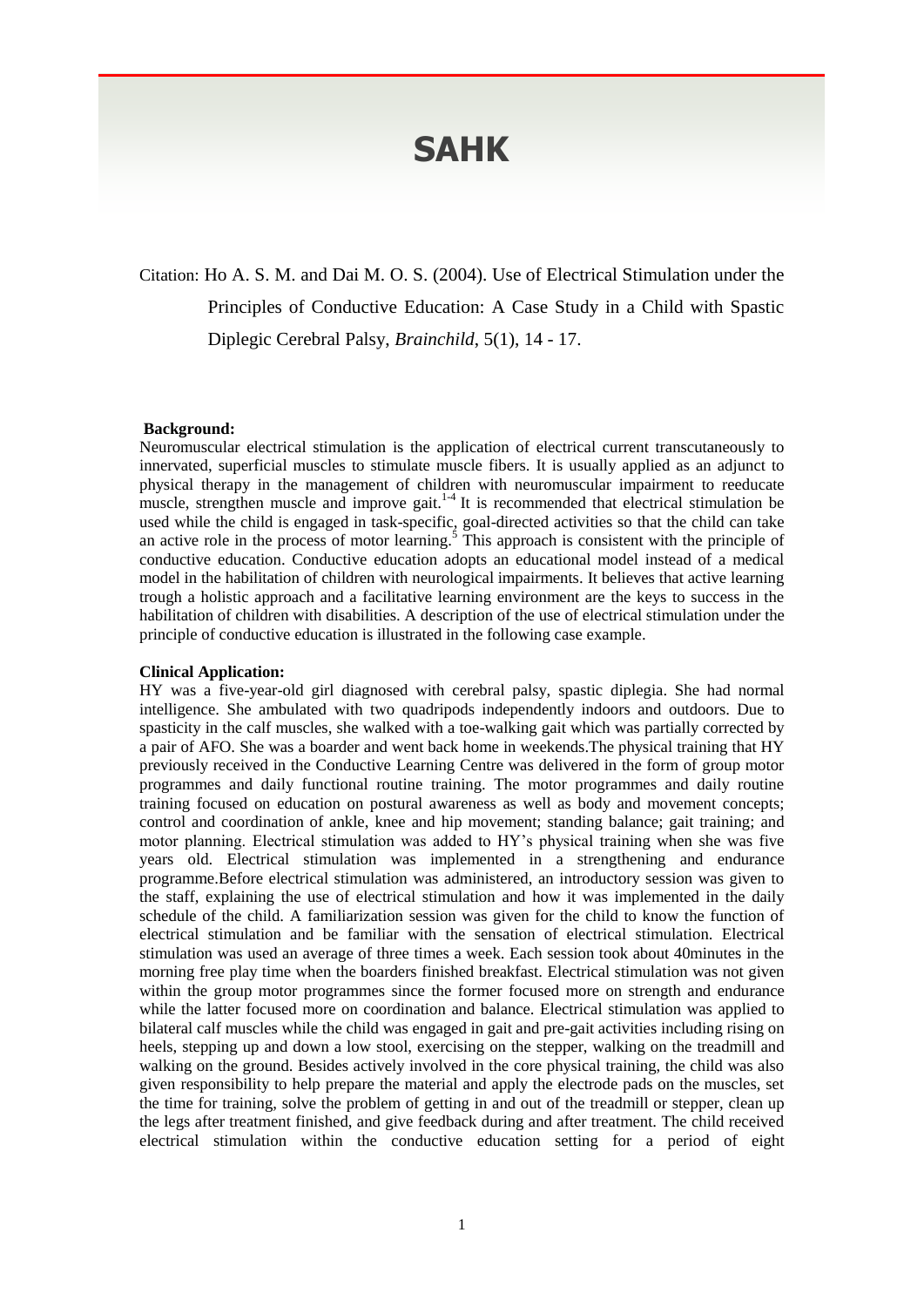months.Response Select (Empi, Inc., USA) was used for electric stimulation. The protocol of electrical stimulation was based on the guidelines recommended by Carmick.<sup>5</sup> Typically electrical stimulation is used where the amplitude of the stimulation is sufficient to elicit muscle contraction within the child's tolerance. However, HY could only tolerate the stimulation on a sensory level, that is, at amplitude lower than that resulting in a muscle contraction.Progress on gait wad recorded by video camera and analyzed by Photoshop software. Progress on gross motor abilities was assessed by Gross Motor Function Measure(GMFM) which is a standardized assessment to test gross motor functional changes in children with cerebral palsy. Since the operation of electrical stimulation involved getting the child out of her peer group during the morning free play session, a survey was distributed to staff to help observe the influence of electrical stimulation on the psycho-social behaviour and learning routine of the child.

#### **Result:**

*Physical Aspect* Before electrical stimulation was used, the child has been receiving physical training from conductive education programmes. Continuous improvement was made the one-year conductive education programme. The child progressed from using a posterior walker to using two quadripods to walk, indicating an improvement in postural stability and balance. Also the child has attained the ability to walk without support for a few steps and the ability to climb up and down stairs holding onto rail. Moreover, gait was improved in terms of increased step length. However, there was no change in foot contact area during gait and walking speed. When electrical stimulation implemented in strengthening and endurance programme was added, further improvement was made in gait and motor abilities. The mean step length of the left foot increased from 35 cm to 40 cm, and the right foot from 28 cm to 36 cm. Gait also demonstrated improvement in increased area of foot contact. In the initial contact phase of the left foot, the frequency of landing on toes or forefoot was reduced; instead, there were more occasions on landing on flat foot while landing on heels was occasionally observed. In the mid-stance phase of both feet, forefoot contact was on longer observed; instead, there were more occasions of nearly full foot contact. Walking speed was slightly increased from 0.11 m/s to 0.14 m/s. Besides, GMFM showed a further gain in motor abilities. HY could maintain free standing for more than 30 seconds, as compared to a previous record of 5 seconds; she could also attain standing from sitting on a chair without using arms, as compared to the previous need of using arms. There was only minimal change in the range of movement in the ankle joint and tone of the calf muscles.

*Psycho-social Aspect* The staff working with HY commented that while administration of electrical stimulation during the morning free-play time did take up some of the child's time to play and interact with other children, there was no adverse effect showen in the psycho-social behaviour of the child. As well, although sometimes the child was slightly later for the first lesson, the influence on learning was minimal. When the psycho-social and cognitive learning goals of the child set for this year were reviewed at the end of the training period, nearly all the goals were fulfilled, indicating that the training didn't bring alone any adverse effect on the child's learning.

### **Discussion:**

*Effectiveness of Electrical Stimulation* It was shown in this case example that electrical stimulation together with strengthening and endurance training refined gait and motor performance in children with spastic diplegia, built on the substantial physical improvement gained from conductive education programmes. Especially, electrical stimulation helped to increase foot contact area during gait. This result is consistent with the results of other studies which demonstrated positive effect of electrical stimulation on gait and motor abilities in children with cerebral palsy.<sup>1-4,6</sup> However, the improvement shown in this case example could not be attributed solely to the effect of electrical stimulation since both electrical stimulation and strengthening and endurance training were delivered to the child at the same stage. Strength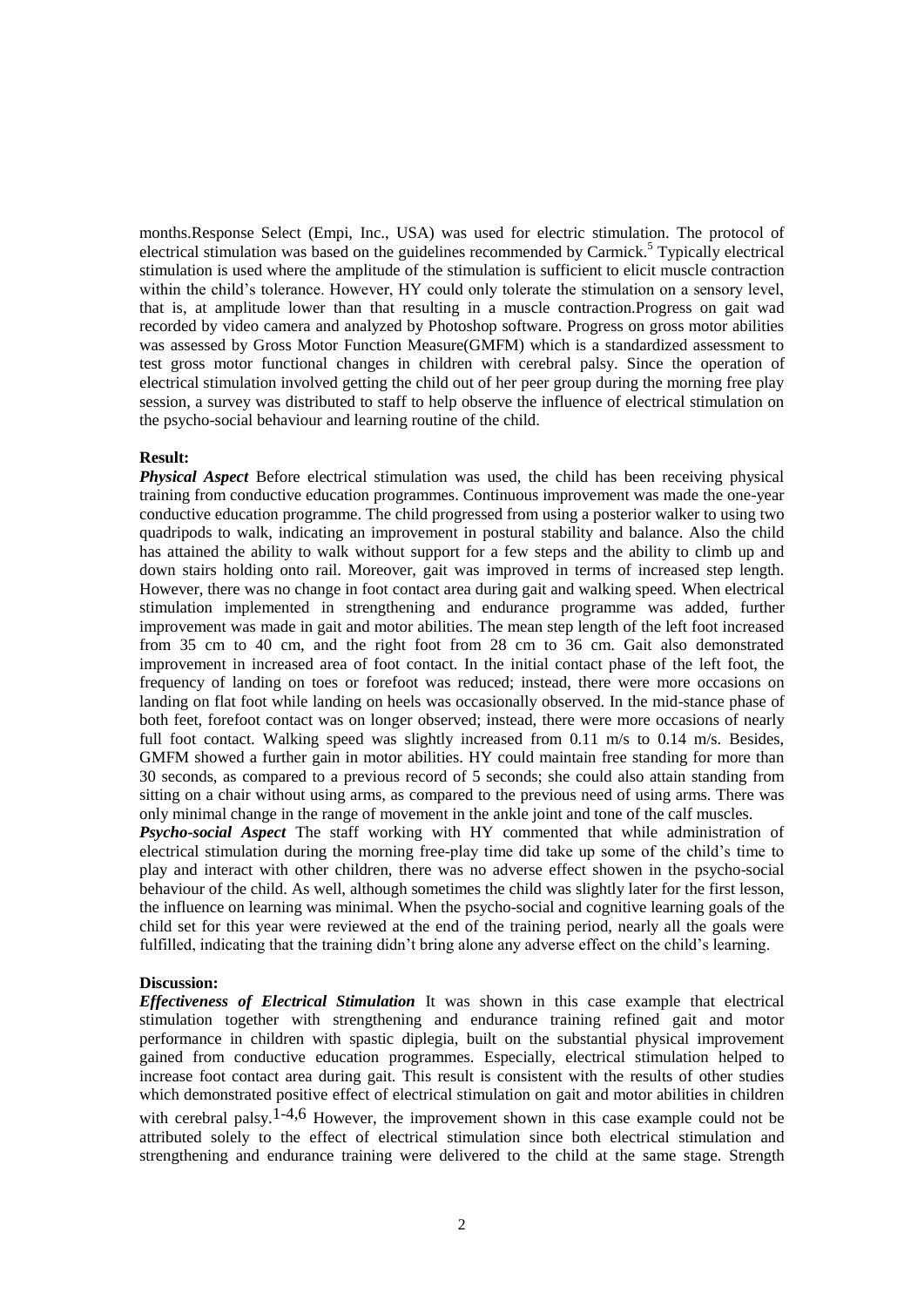training programmes are known to be able to increase strength and motor activities in children with cerebral palsy without adverse effects.<sup>7</sup> In this case example, only the sensory level of the electrical stimulation was used. In fact, during the process of selecting appropriate candidates for electrical stimulation, one of our children even demonstrated an adverse response of tensing up the muscles of the whole body when the sensory level of electrical stimulation was given. Previous studies on electrical stimulation used the motor level electrical stimulation to demonstrate the effect of electrical stimulation on children with physical impairment. The age of the children in these studies were as young as twenty months of age.<sup>1,3,4</sup> However, there has been no report on the use of electrical stimulation on children who cannot tolerate the motor level electrical stimulation. Recently, a number of studies investigated the use of low amplitude sensory stimulation as a treatment alternative. Investigators are especially interested in the effect of therapeutic electrical stimulation (TES), a night-time delivery of low amplitude electrical stimulation, which claims to able to improve motor abilities in children with cerebral palsy through improved muscle bulk.<sup>6,8</sup> However the effect of TES is controversial.9 Apart from being used as the TES protocol, the sensory level electrical stimulation can be used as a facilitative tool through its sensory input to enhance sensory awareness. A few children reported to us that the tickling or tapping sensation allowed them to 'feel' the muscle in sue. For those children with poor perception of movement and without adverse responses toward the sensation of electrical stimulation, the sensory input is likely to facilitate motor learning. This case example indicates that electrical stimulation implemented in strengthening and endurance programme is beneficial to children with spastic diplegia, specifically in the improvement of area of foot contact during gait. Even though electrical stimulation may not be used at the motor level in some children, its sensory input may serve to facilitate sensory perception of movement in these children, provided that these children demonstrate no adverse response toward the sensation of electrical stimulation.

*Implementation of Electrical Stimulation in a Conductive Education Setting* Besides that the electrical stimulation with strengthening program itself brought about therapeutic effect on gait and motor ability, this case example also illustrates that the way the program introduced to the child and her learning environment could enhance the management of the child in a wider scope. When the electrical stimulation with strength training programme was introduced in the Conductive Learning Centre, it was not regarded solely as a physiotherapy programme that only the physiotherapist involved could play an active role. Instead, it was introduced in a holistic manner, paying respect to the transdisciplinary team approach. First, the introduction of the modality to the staff working with the child helps to enhance transdiscuplinary understanding on the management of the child and facilitates team cooperation in administrating the programme. Second, the child was requested to be actively involved in an all-round manner in the training session, based on what she has learned in the conductive education environment, including a sense of self-responsibility, knowledge on body concept and movement concept and motor planning. As such, the child had all-round benefits, besides the motor benefit, under the educational principle. Third, the training sessions were carefully scheduled so that it would not interfere or interrupt the child's core learning time. The child in this case example had satisfactory psycho-social development and her major learning goal was on the physical aspect. As such, her psycho-social development was not affected by the reduction in free play time with peers. Besides, since HY had a higher functioning ability then her peers, it is necessary to provide her with more specific and more challenging motor tasks apart from the group motor programmes. However, for children whose learning goals involve social interaction as well, in order not to interfere the core learning time including free play session, their motor group programmes and daily routine have to be restructured so that the training with electrical stimulation and strengthening could be implemented in the programmes.This case example illustrates that, first, conductive education and electrical stimulation with strengthening programme could be compatible and complement each other as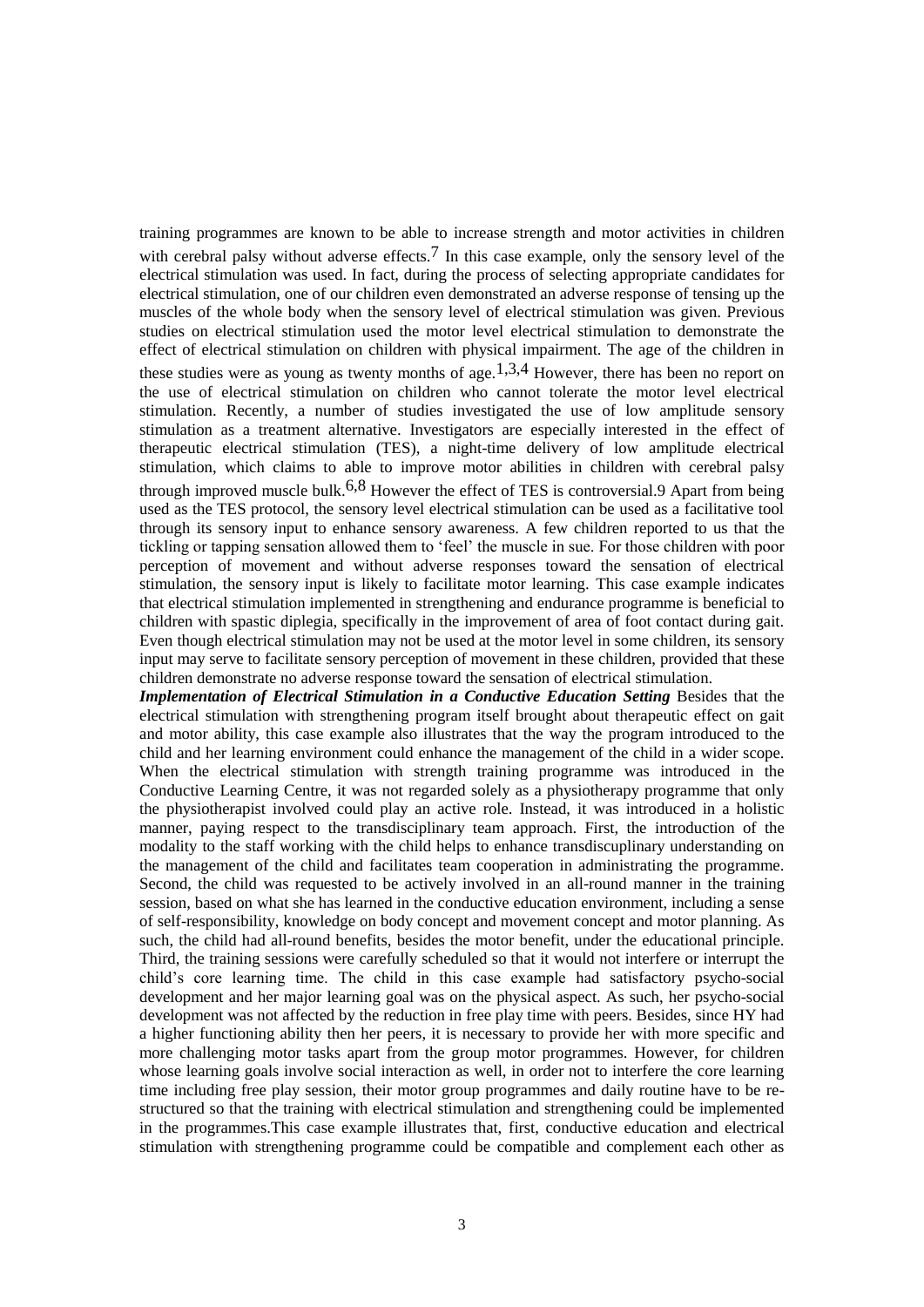long as the educational principle and holistic view of management are well taken. Second, in order to obtain optimal results from the electrical stimulation programme, appropriate candidates should be selected; mainly are those who do not have adverse response toward electrical stimulation and whose major learning goal is on the motor aspect.